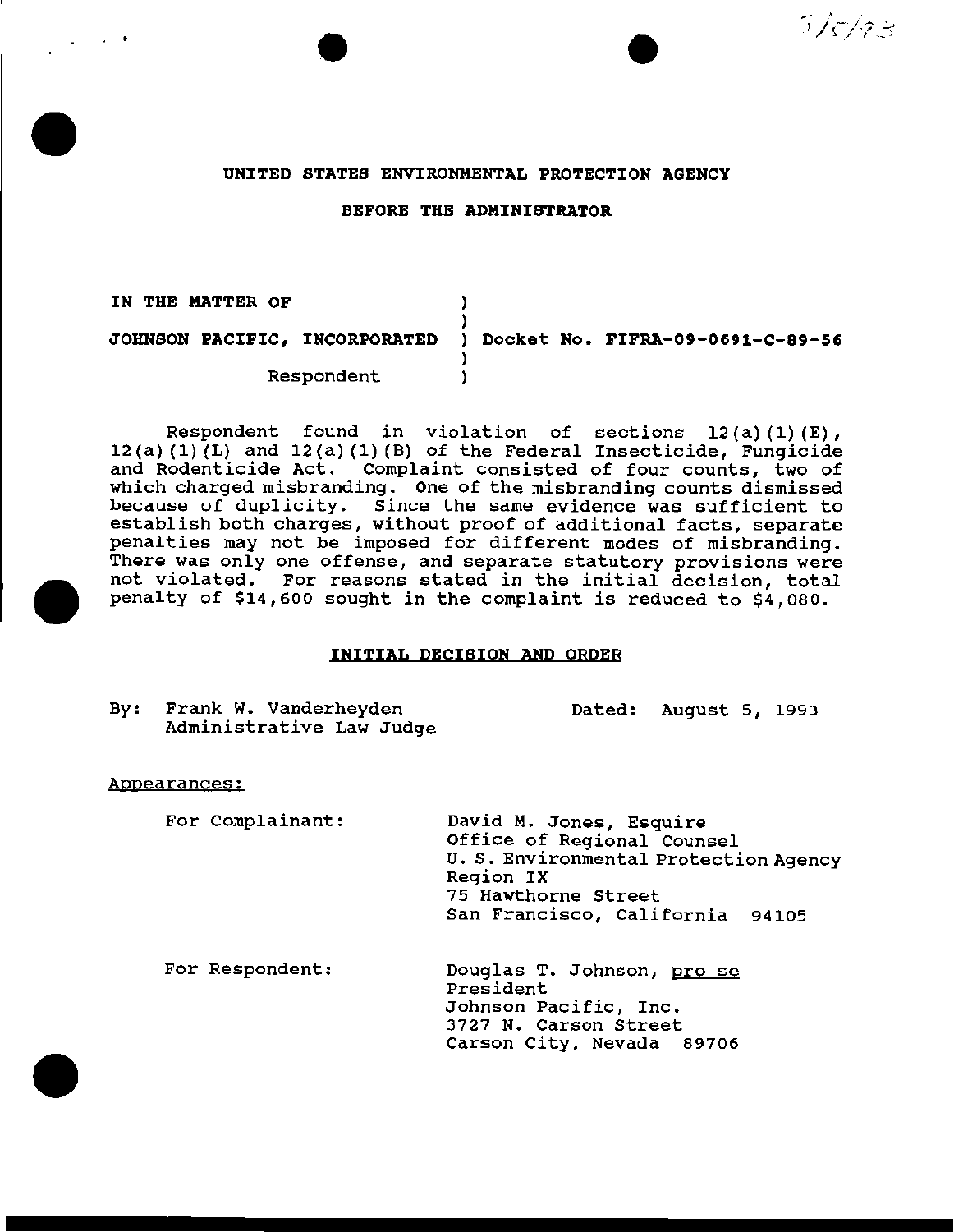## **INTRODUCTION**

This is a civil administrative proceeding instituted pursuant to section 14(a) of the Federal Insecticide, Fungicide and Rodenticide Act, as amended, (Act) 7 U.S.C. § 136 et. seg. The complaint charges that Johnson Pacific, Inc. (sometimes respondent or Johnson), a Nevada corporation, at the time of the purported violation conducted a business designated as Sierra Nevada Spas located at 5980 s. Virginia Street, Reno, Nevada (facility). It is further alleged that at the facility respondent "produces, distributes, sells, offers for sale, holds for sale, ships, delivers for shipment, receives and delivers, offers to deliver in commerce, or some combination thereof, a product named Bioguard Brominating Tablets (sometimes Bioguard or BioGuard). The complaint charges further that Bioguard is a pesticide as defined in section  $2(u)$  of the Act,  $7 \text{ U.S.C. }$  § 136(u), in that its label makes the claim that it is "effective as a swimming pool water sanitizer and disinfectant;" and that Bioguard is an Environmental Protection Agency (EPA) registered pesticide, with EPA Registration Number 1729-131-5185. It charges further that any registrant, commercial applicator, wholesaler, dealer, retailer or other distributor who violates any provision of FIFRA may be assessed a civil penalty by EPA of up to \$5,000 for each transgression, citing section 14(a) of the Act.

2

,

. .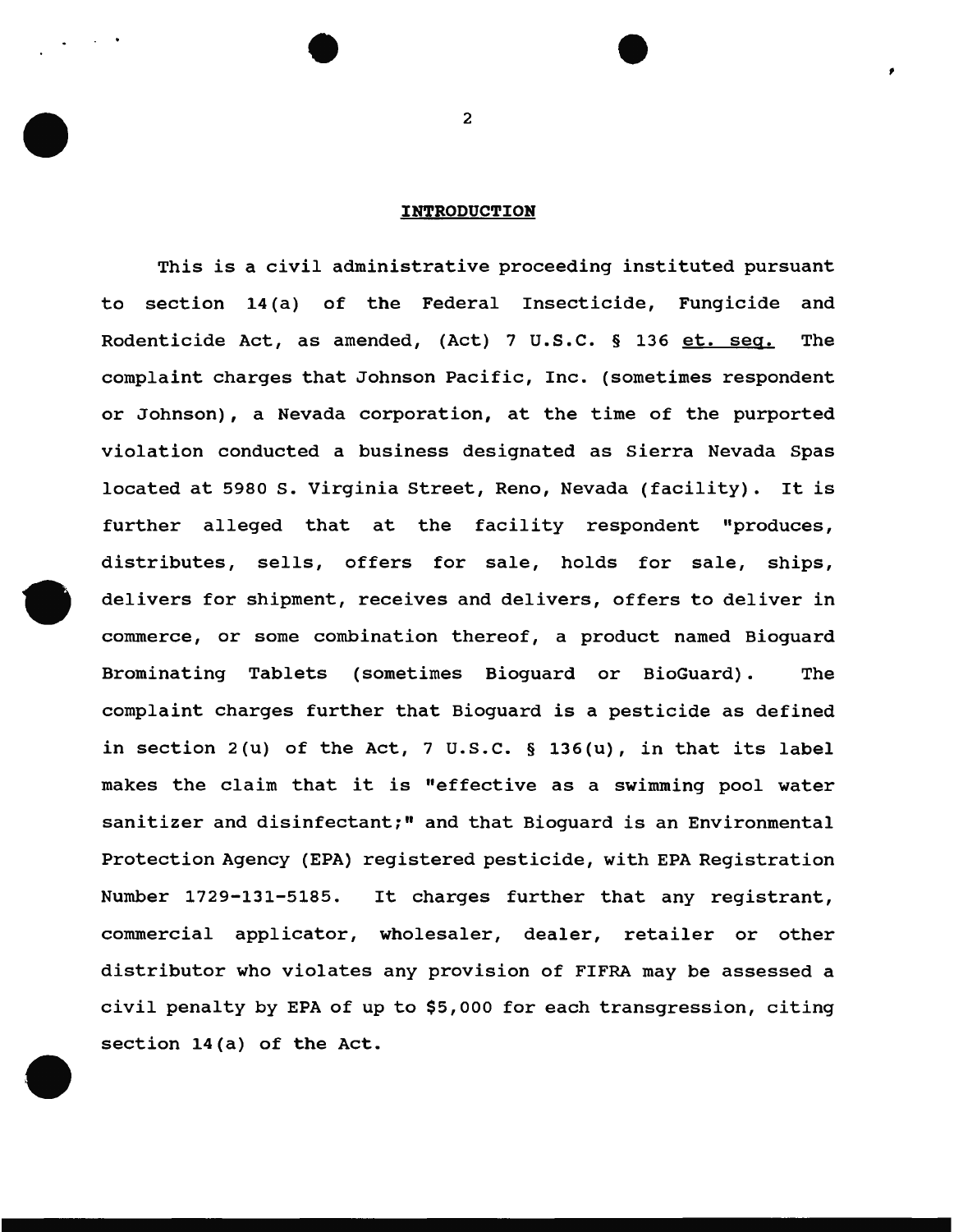Count I of the complaint alleges that Bioguard requires special child-resistant packaging; that a pesticide is misbranded if it is contained in a package, container or wrapping which does not conform to the standards established by the Administrator, pursuant to section  $25(c)(3)$  of the Act, 7 U.S.C. § 136(w)(c)(3) and section  $2(q)$  (1) (B), 7 U.S.C. § 136(q) (1) (B); that on or about January 11, 1989, an EPA-credentialed investigator from the Nevada Department of Agriculture obtained a sample of Bioguard from the facility; that respondent had repackaged Bioguard in plastic bags which did not conform to standards established pursuant to section  $25(c)$  (3) of the Act, 7 U.S.C. § 136(w) (c) (3); that section 12(a) (1) (E) of the Act, 7 U.S.C. § 136j(a) (1) (E), prohibits, among others, the offering for sale of a pesticide that is misbranded; and respondent's offering for sale the misbranded product Bioguard is in violation of section  $12(a)(1)(E)$  of the Act, 7 U.S.C. § 136j(a)  $(1)$  (E). The penalty sought for Count I is \$5,000.

Count II of the complaint alleges, citing section  $2(q)(1)(E)$ of the Act, 7 U.S.C. § 136(q)(1)(E), that a pesticide is misbranded if information required by the Act to appear on the label is not placed prominently thereon with such conspicuousness and in such terms as to render it likely to be read and understood by the ordinary individual under customary conditions of purchase and use; and that a pesticide is misbranded if the labeling accompanying it does not contain directions for use which are necessary for effecting the purpose for which the product is intended. Section  $2(q)$  (1) (F), 7 U.S.C. § 136 (q) (1) (F), relates that a pesticide is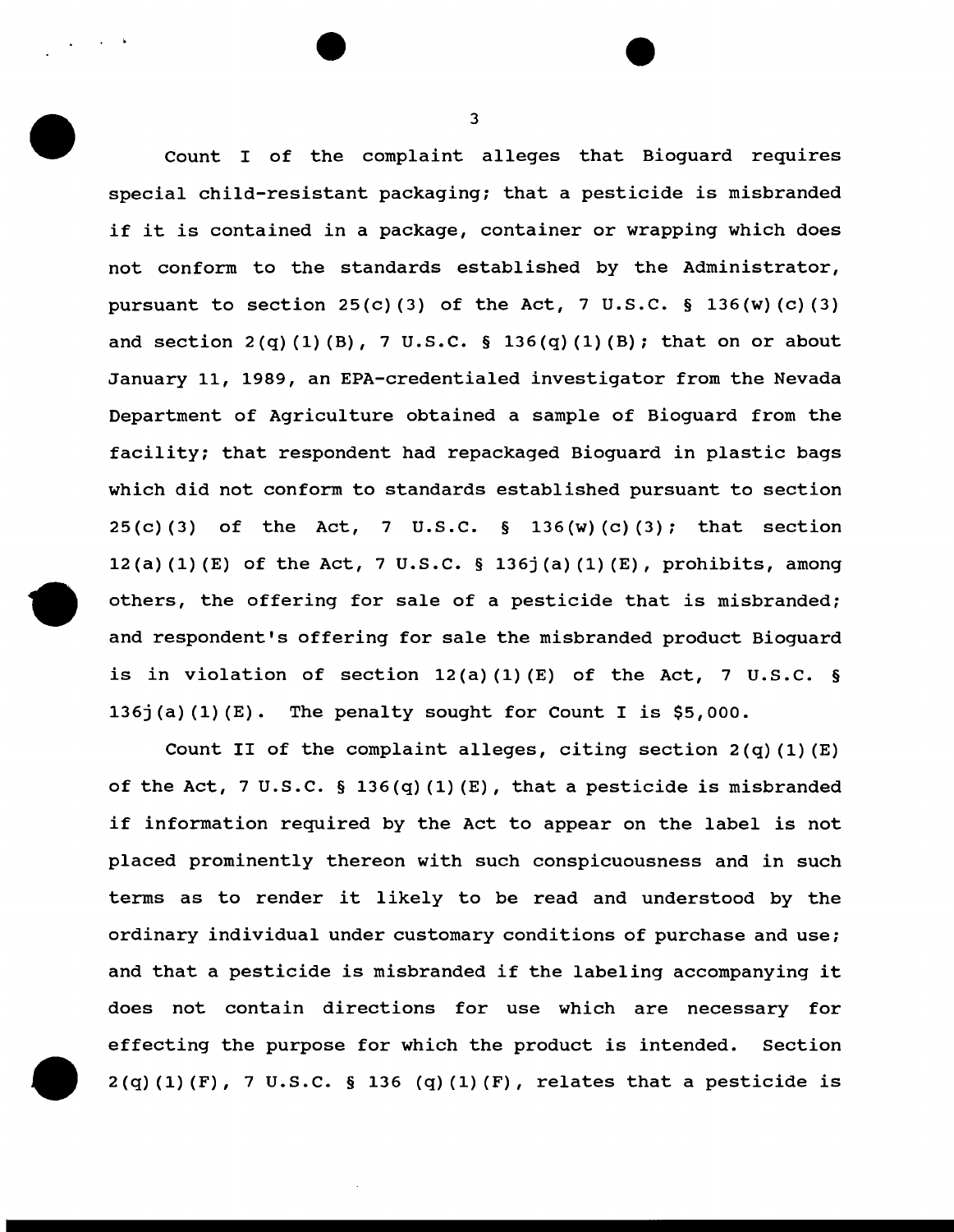misbranded if the label does not contain a warning or caution statement which may be necessary, and if complied with, together with any requirements imposed by section 3 (d) of the Act, is adequate to protect the health and environment. The Count states further that on January 11, 1989, an EPA-credentialed inspector obtained a sample of Bioguard at the facility; that respondent had repackaged Bioguard in plastic bags which did not bear either the labeling or label required for an EPA-registered product; did not contain the required directions for use, and did not contain the required warning or caution statement; and that respondent in offering the misbranded Bioquard violated section  $12(a)(1)(E)$  of the Act, 7 u.s.c. § 136j(a) (1) (E). The penalty sought in count II is \$5000.

In Count III of the complaint, it is stated that no person shall produce a pesticide subject to the Act unless the establishment in which it is produced is registered with EPA, section 7(a) of the Act, 7 U.S.C. § 136e(a); and it is alleged that on or about January 11, 1989, respondent produced the Bioguard at the facility which is unregistered in violation of section 12(a) (2) (L) of the Act, 7 U.S.C. § 136j(a) (2) (L). The penalty sought for the alleged violation is \$1,800.

Count IV states that it is unlawful for any person to sell or distribute any registered pesticide if any claims made for it or a part of its distribution or sale substantially differ from any claims made for it as a part of the statement required in connection with its registration under section 3 of the Act, 7

4

. .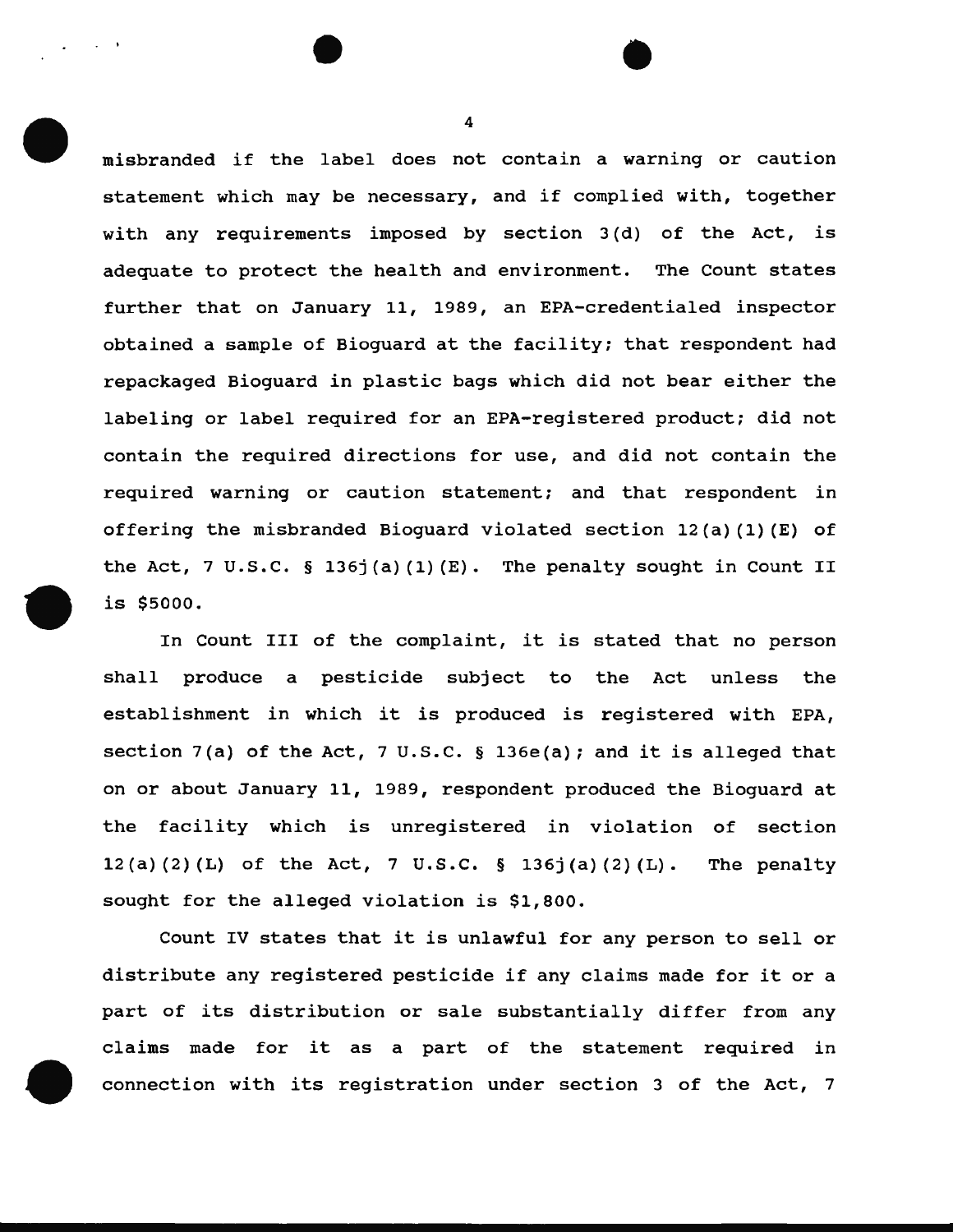u.s.c. § 136a; that Bioguard is registered for use in swimming pools; that on January 11, 1989, respondent made verbal claims in connection with the sale of Bioguard that it could be used in spas; and that respondent's conduct was in violation of section 12(a) (1) (B) of the Act, 7 u.s.c. 136j(a) (1) (B). The penalty sought for this purported violation is \$2,800. The complaint seeks a total penalty of \$14,600. Following its answer, extended negotiations ensued concerning settlement, but these proved fruitless. proceeding. Respondent appeared pro se throughout the entire

#### FINDINGS OP PACT

Charles Moses (Moses) is employed by the Nevada State Department of Agriculture (NSDA) in Reno, Nevada. He works as an Environmental Protection Agency investigator. In that capacity, he administers the EPA grant agreement and does field inspections. Moses conducted an inspection of respondent's facility on January 11, 1989, at which time he issued a Notice of Inspection to Michael Seal (Seal) , an employee of respondent. The inspection was prompted by the suspicion that respondent was engaged in the production and distribution of a nonregistered pesticide product. The basis for the suspicion was a complaint from an anonymous citizen. The product involved in the investigation was Bioguard tablets which are used as sanitizers for swimming pools. During the inspection, Moses observed a 50-pound container behind the counter of the facility which had a number of packages inside it.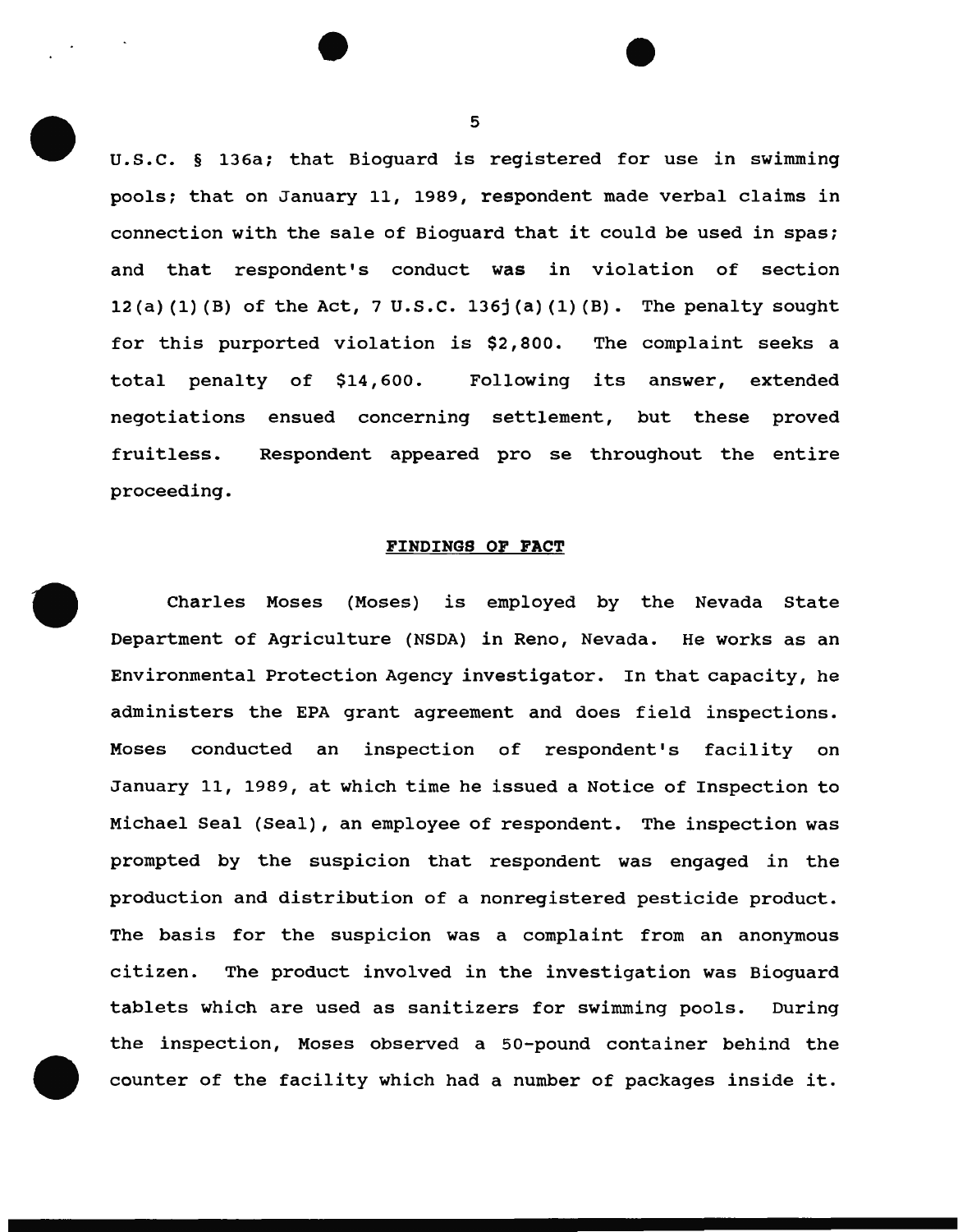Moses obtained one package from Seal, the only person in the facility at the time. Seal was a young man about 18 years of age and appeared to be in charge. The package received contained 30 bromine tablets in a cellophane bag having an orange hue. Moses obtained a receipt for purchase sample, which receipt was signed by Seal. At the time, Moses delivered to Seal a purchase order, which is a document used to pay for samples obtained during inspections. Moses also obtained a receipt of sale from Seal. Moses had a conversation with Seal during the inspection. In general terms, Moses described the alleged violation of the Act, the necessity of labeling Bioguard, and the problems that may arise from selling it from unlabeled containers. Seal related to Moses that Bioguard could be used in either pools or spas and generally the bromide is preferred over chlorine because it has a longer residual effect. Bioguard is not a spa sanitizing chemical, but was being sold in the same manner as chlorine tablets. Moses did not intimidate Seal in his dealings with him. After the inspection, Moses completed his Investigation Summary. This typewritten document had errors in it which were corrected in long-hand writing. Moses forwarded his documentation concerning the investigation to Region 9 about two weeks after conducting same. (CXs 1 through 7; TR 33-35, 37-38, 40, 42-46)

Moses did not return to the store and photograph the label on the bucket from which the samples were taken because Seal had assured him that the product would no longer be sold, and Moses was then of the opinion that a photograph was unnecessary. The record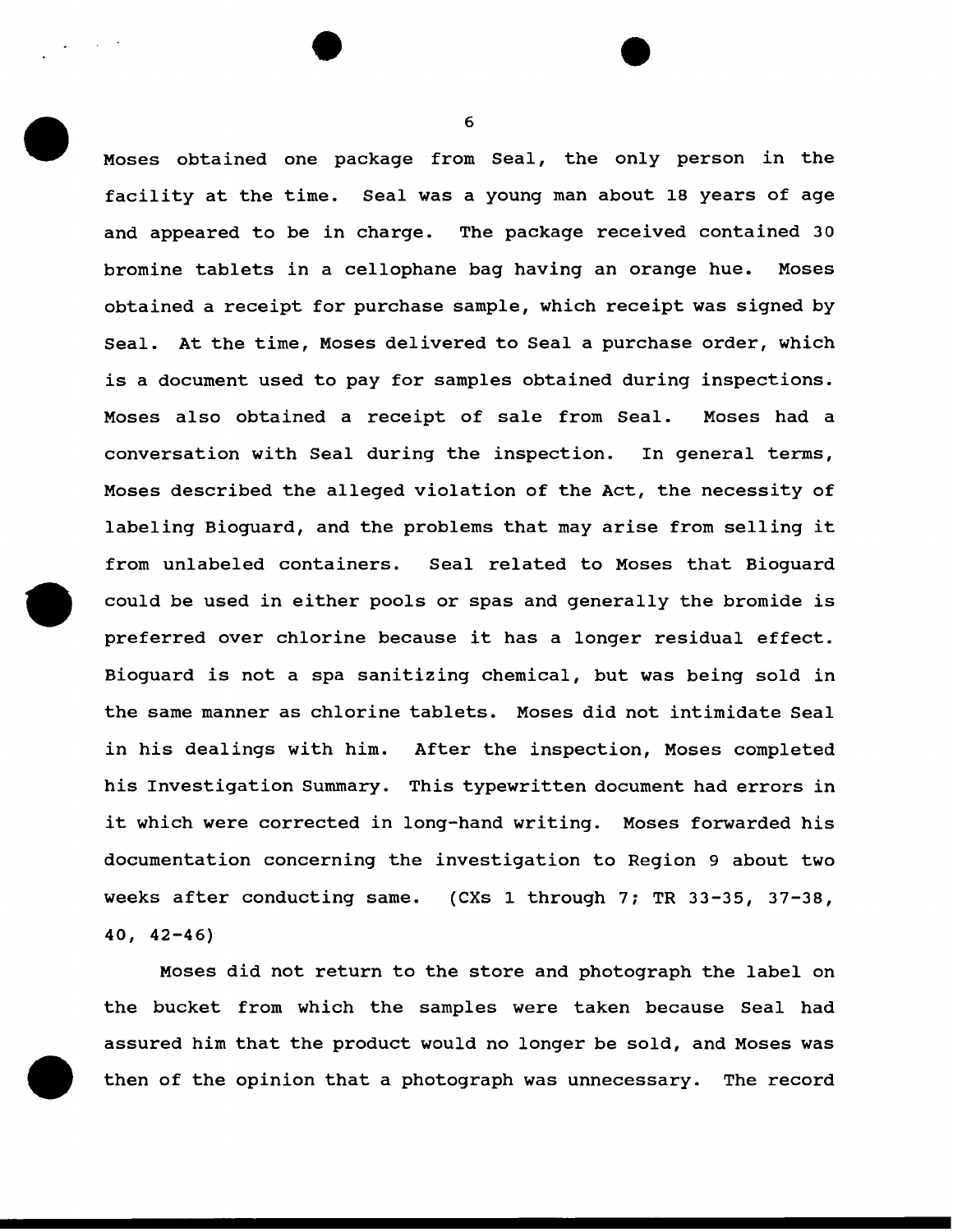is somewhat unclear concerning what label appeared on the bucket, but appears that it read "BioGuard Brominating Tablets - Sanitizer for Swimming Pools." Moses told Seal to contact his superiors concerning disposition of the Bioguard. The next day Douglas F. Johnson {Johnson) got in touch with Moses, and the latter informed him there was a violation in the way Bioguard was being sold and its sale had to be discontinued. Moses was not aware of any purported shortage of bromide in the country at the time he conducted the investigation, but he did investigate to determine if such a shortage existed. At the request of Johnson, Moses returned to the facility in approximately June 1990, for a follow-up investigation to determine if respondent had complied with his demands to cease selling the product in an illegal manner. Moses completed another notice of inspection report at that time. Moses did not think the violation was serious enough to make a voluntary reinspection. Basically, the function of Moses was to make the investigation, forward same to EPA, where decisions are made concerning whether or not to issue a complaint. (CX 2; RX 7; TR 56- 57,59-60,82, 85)

Moses discussed with Johnson, the sole owner of the respondent, and also with Seal, the practice of allowing customers to use their own containers into which Bioguard tablets could be placed. Johnson was of the opinion that any kind of a bromine container that says bromine could be used, whether the container was used for spa bromine or pool bromine. There is a bromine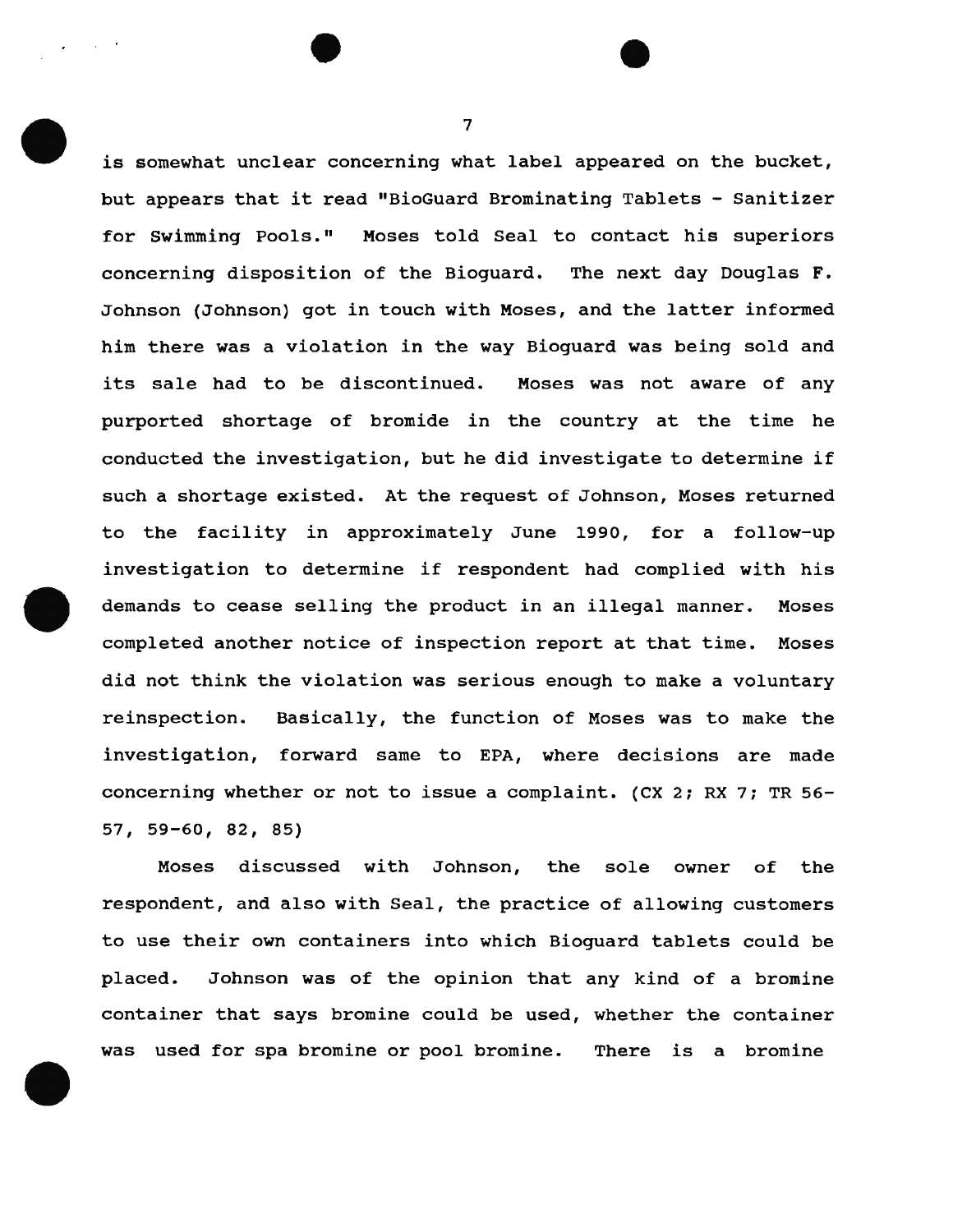container that is used for spas, but it has a different registration number than that for swimming pools. (TR 13, 85-88)

Walter Francis (Francis) is employed in the headquarters of EPA in Washington, D.C., in the capacity of a supervisory biologist. He has been so employed for approximately 20 years. His principal responsibility is making regulatory decisions which concern the registration under the Act of pesticide products for sale and distribution and channels of fraud. Francis testified as an expert witness in the area of child-resistant packaging and labeling. Concerning the label on a 15-pound package and one of 50 pounds, there would not generally be any difference during the registration procedure. EPA would normally approve one size container and this would pertain to all package sizes for that product. The 50-pound package is exempt from the child packaging requirement for the reasons that such a size package would not normally be expected to be found in a household. The tablets may not be used as a sanitizer for both swimming pools and spas, as the label in ex 2 is only registered for swimming pools. There are a number of statements on the ex 2 label indicating dangers associated with its use. Among such warnings are "Danger. Keep Out of Reach of Children" - "Corrosive. Causes eye and skin damage." - "May be fatal if swallowed."

Francis examined CX 8, which is complainant's exhibit titled "Technical Support Section Toxicology Review" {TSSTR). He confirmed that the document was part of an enforcement case review, and that the word "DANGER" was used in the conclusion to the TSSTR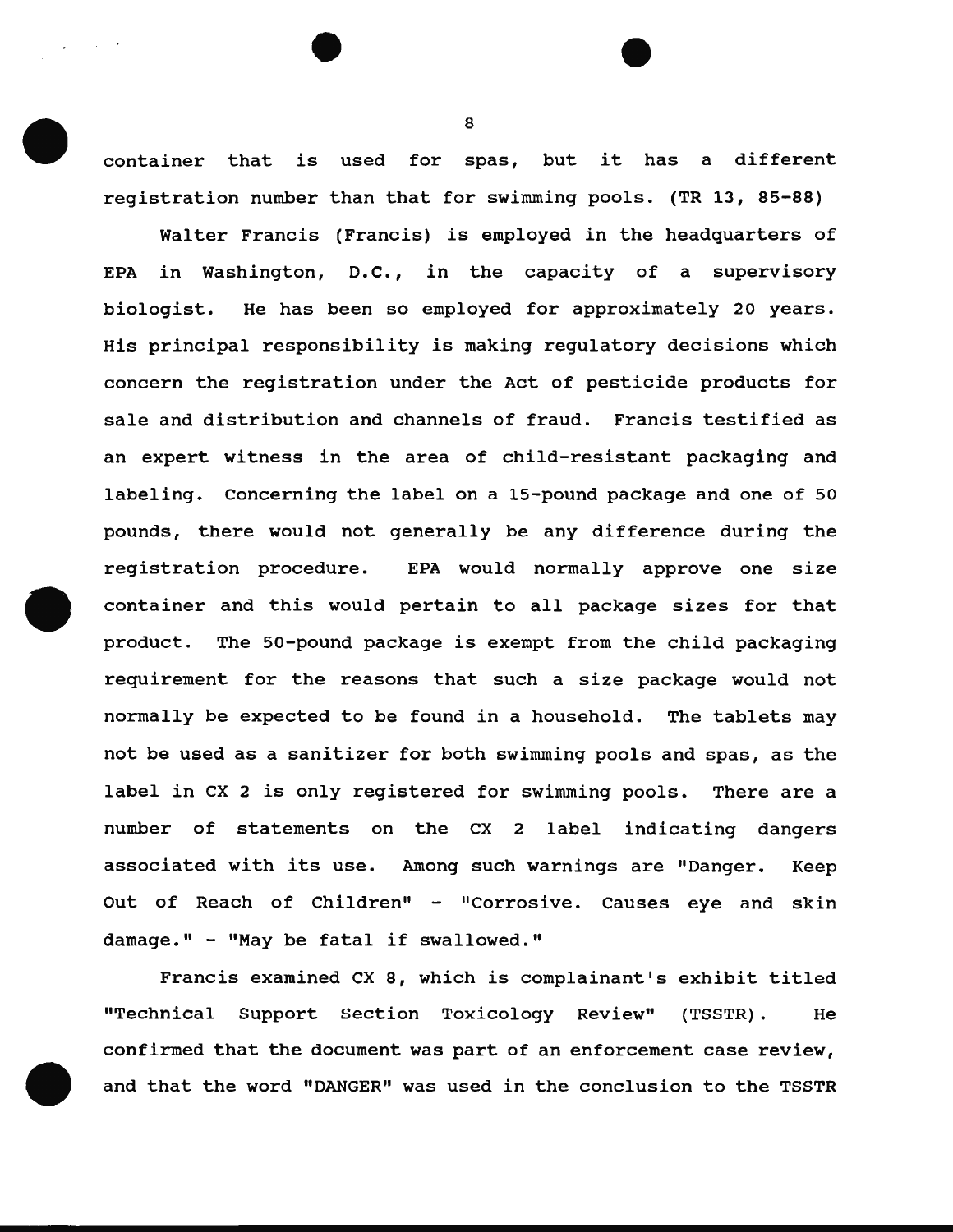because the product is corrosive and that it requires childresistant packaging.

Respondent's Exhibit, RX 14, is a bottle bearing the label: "BioGuard - Bromo Brix - Spa Brominating Briquet Brominating Disinfectant." It also contained the words: "Spas and Hot Tubs." Francis would consider this exhibit a child proof container. The latter believed that it would fall into that category. Francis was of the opinion that the "active ingredient" in CX 2, "1-Bromo-3chloro-5, 5-dimethylhydantoin" of 92.5 percent, is the same as that in RX 14, the tablets for spas and hot tubs. He refused to concede, however, that the swimming pool and spa tablets were composed of identical chemical compounds, as he did not know what composed the 7.5 percent inert ingredients in CX 2. The expert witness observed that the EPA registration number on the label of ex 2 is 1729-131-5185. Francis testified that the EPA registration number on RX 14, the spa tablets, is 1729-132-5185. This amounts to two separate registrations for the same company, each for a different use. The tablets of one can be used legally for swimming pools and the other only for spas. They are two separate products because they were registered under two separate registration numbers. (ex 2, ex 3, ex 8, RX 14; TR 133-36, 141-42, 146-48)

James G. Siebert (Siebert), a witness for respondent, is the national sales manager for BioGuard Division of BioLab, Incorporated. He is not a chemist. He has been involved with chemicals associated with swimming pools since 1962. His company entered the spa business about 1980. BioLab is the primary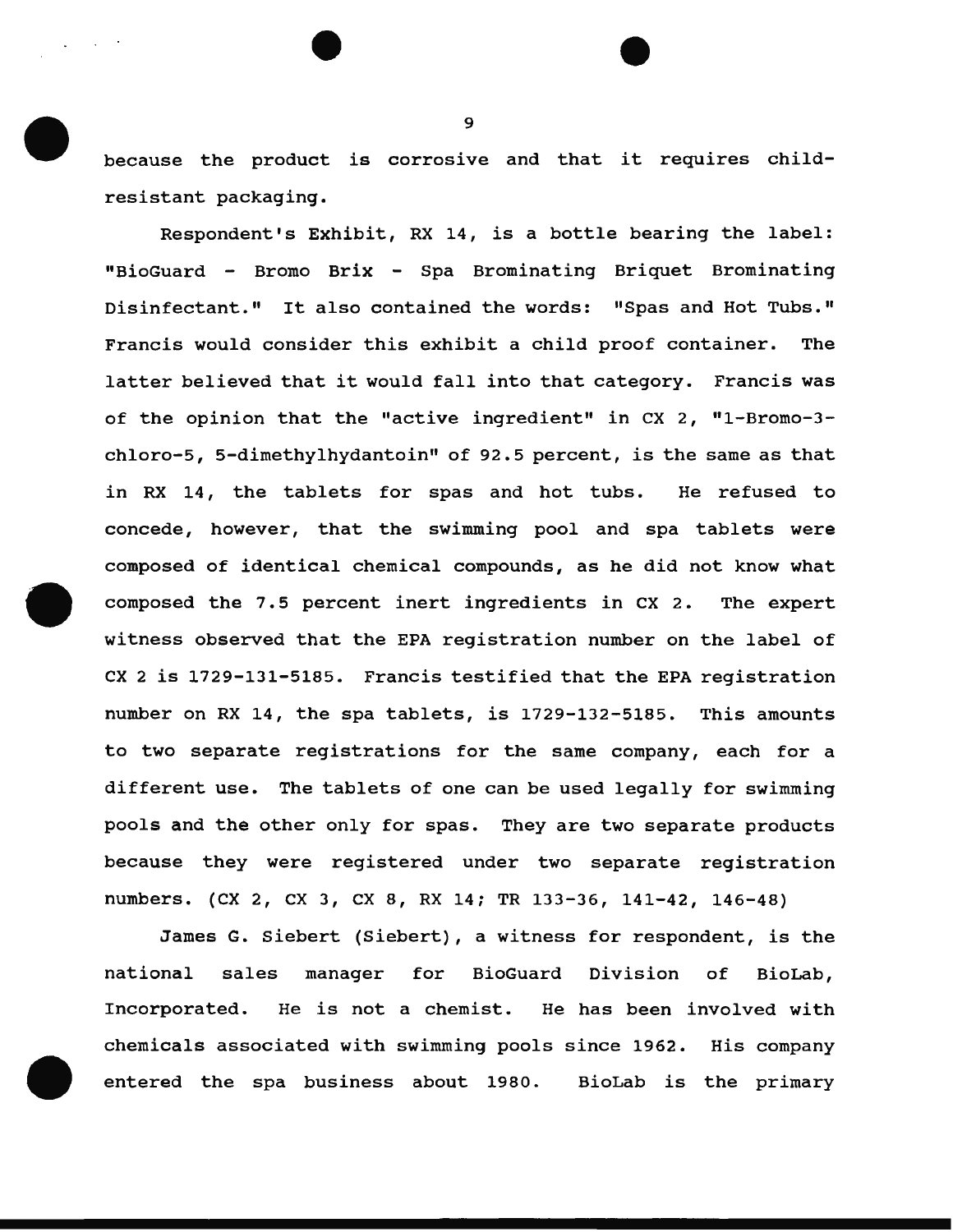manufacturer of many accessory liquid chemicals, and the repackager of most of the primary chemicals used in either swimming pools or spas. BioLab is a registered establishment. Siebert has never received any customer complaints regarding the operation of the respondent. The respondent is an authorized dealer of BioLab. As such, Johnson would attend seminars which included, among others, training in conducting water quality tests on customers' pools and spas. BioLab does not manufacture bromine. It converts a manufactured product purchased from another source into tablet form. It does so by a subregulated procedure. The bromine is packaged in bulk containers, in granular form, and compressed subsequently and placed into smaller containers. When the bulk items are compressed into tablets, and even before that, they are segregated as to a pool or spa product. Nothing is added to the bromine. BioLab merely converts the granular into tablet form. From early 1987 through late 1988, there was an interruption in the flow of bromine tablets to dealers.

The reason for two different labels, one for Bioguard for swimming pools, and another label for Bioguard used in spas is as follows: Bioguard was subregistered under another company's registered product. However, it was for marketing reasons that the product was not registered under one dual label. It was trying to protect profitability. Also, dual use would have required the label to contain more wordy instructions. For a time, however, Bioguard offered a product that was registered and had a label for both spa and pool application.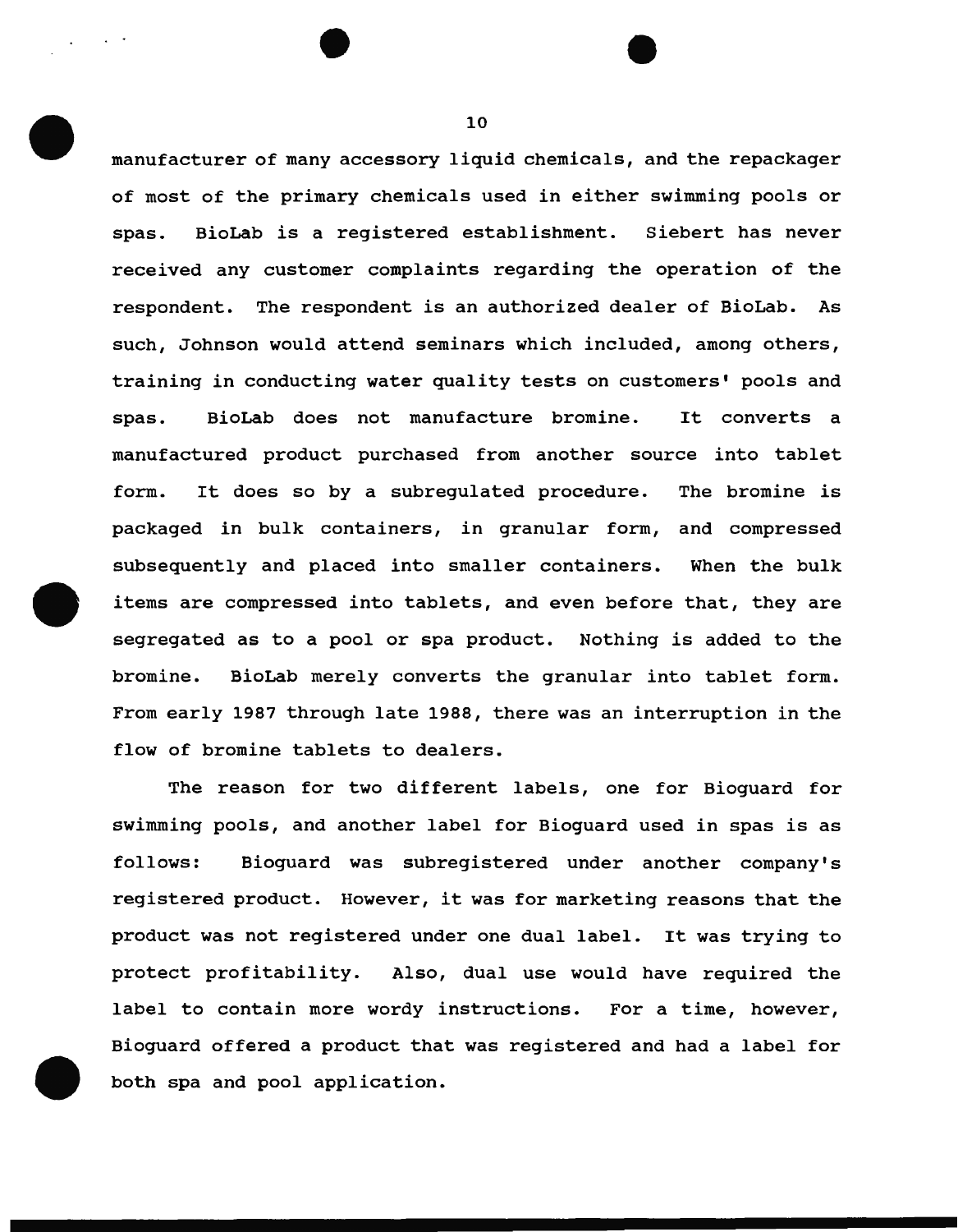In some situations a swimming pool and spa share common equipment, where the same pump circulates both bodies of water. In that situation, if spa bromine tablets were put into the spa, and pool bromine tablets were put into the pool, the waters of each would be mixed. In that case it would be practicable for a dealer to sell a 50-pound container of Bioguard bromine tablets knowing that the chemical would also find its way to the spa. Both the pool and spa bromides are used for the same end, to control algae, bacteria and viruses in pools and spas. (TR 172, 174, 177-78, 183- 85, 189, 192, 235)

Siebert was of the view that even though bromines for pools and spas had different labels and registration numbers they could be used interchangeably because they were the same chemically, and that interchange use is done regularly in "real practice." He did not recommend, however, that plain plastic bags be used. (TR 224, 227-28)

Sherie Lynn Brundage (Brundage) was first employed by respondent in 1988. She functioned as office manager at both the Carson City and Reno facilities at that time. She was trained by BioLab in order to assist properly the customers of respondent. The reason respondent had the 50-pound container behind the counter at the time of the inspection was because in 1988 there was a bromine shortage and approximately in November or December 1989 the sources of bromine had exhausted their stocks, and the only container on the floor was 50 pounds. A customer with an empty bromine container wanted the product which Brundage could not sell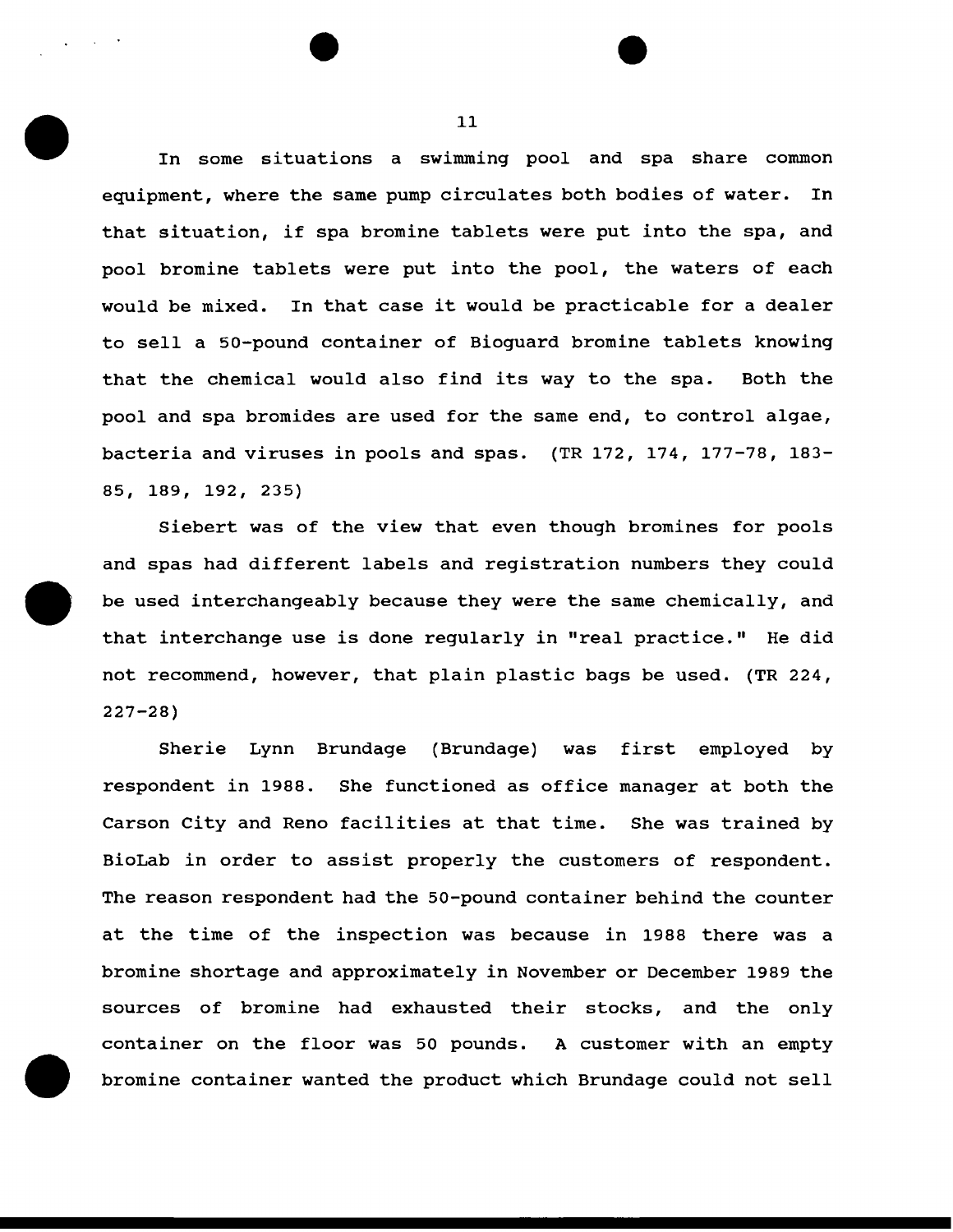him; and she advised him that the only amount she had was in the 50-pound container. The customer inquired why he could not refill his container from the 50-pound one because it was the same chemical formula. Brundage and Johnson subsequently discussed the problem. At that time, they were unaware of the Act. They thought tablets for pools and spas were interchangeable, and could perceive of no legal reason why respondent could not have a program to permit a few customers to have bromine. However, one of the requirements was that the customer would have to have a child-proof brominating container. (TR 243-246)

Respondent could get about 28 containers from the 50-pound container. About 14 of the containers were sold from the 50-pound container. The only Bioguard that left the establishment in a plastic bag was the one sold to Moses. All sales were stopped after Moses delivered the cease and desist order. Concerning the 14 sales in containers, Brundage would prepare two or three plastic bags ahead of time, consisting of about 30 tablets in the bag, in order not to have to do so in the presence of a customer. She took the plastic bag and poured its contents into empty registered bromine containers, mentioned above. She had no knowledge that such activity was in violation of the Act. Before or after the incident which gave rise to the alleged violation, respondent has never repackaged chemicals, whether or not they were different. (TR 254-256, 261)

Allen J. Demorest (Demorest), is employed by EPA in Region 9. Pertinent to this case, he is employed as a case developer. He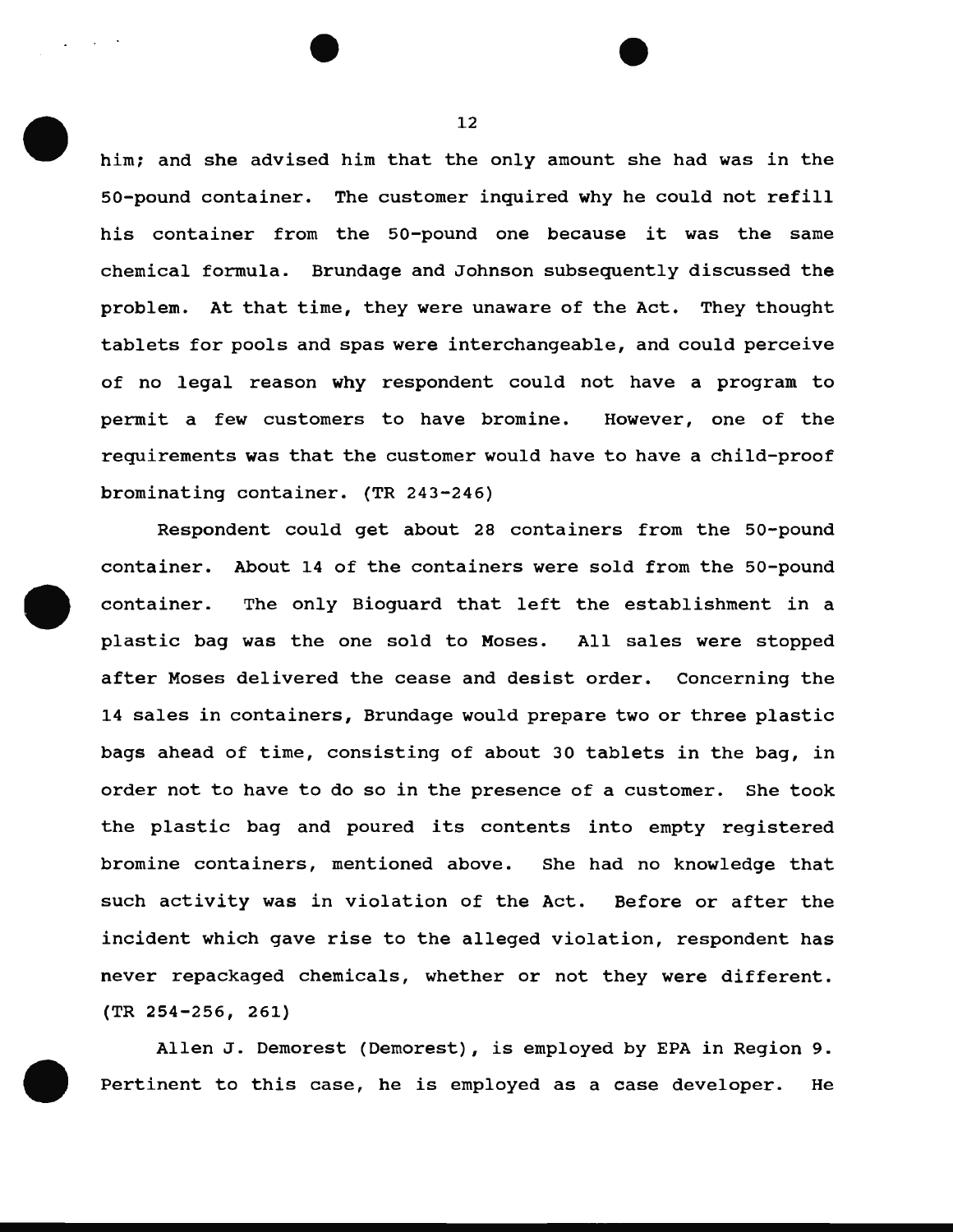examined the file in this matter and the TSSTR. The purpose of submitting the TSSTR was an enforcement review request. Following review, the conclusion was "that the product induces severe eye and dermal irritation. The signal word is 'DANGER'. The product is CORROSIVE. The product will be used or is intended to be used around or in the household . . . . Child-Resistant Package is required." The views of Demorest are as follows: counts I and II, with a proposed penalty of \$5,000 each, involve misbranding; though giving the appearance of such, they are not similar violations; this is the case because the charging codes are different; the code for Count I is E41 and for Count II it is E3 and E4; that Counts I and II are distinguishably different violations because they are different acts; that where a product is registered the label is registered separately from the child-resistant packaging; that two separate efforts were required, one to get child-resistant packaging on the product and the other requirement was a product label; that the plastic bags involved were neither labeled or branded; and he opined that even though the same element of proof is produced there are two separate violations under the designation of misbranding which conform with the Penalty Guidelines stated at 39 C.F.R. 27711 (July 31, 1974). (CX 8, 9; TR 89-90, 92, 96-99, 116)

Dan Schoenholz (Schoenholz), the previous case developer, made certain assumptions which were to the benefit of respondent. For example, with code E17, respondent was assessed \$2,800 on the premise that it fell within the "Adverse Effects Unknown"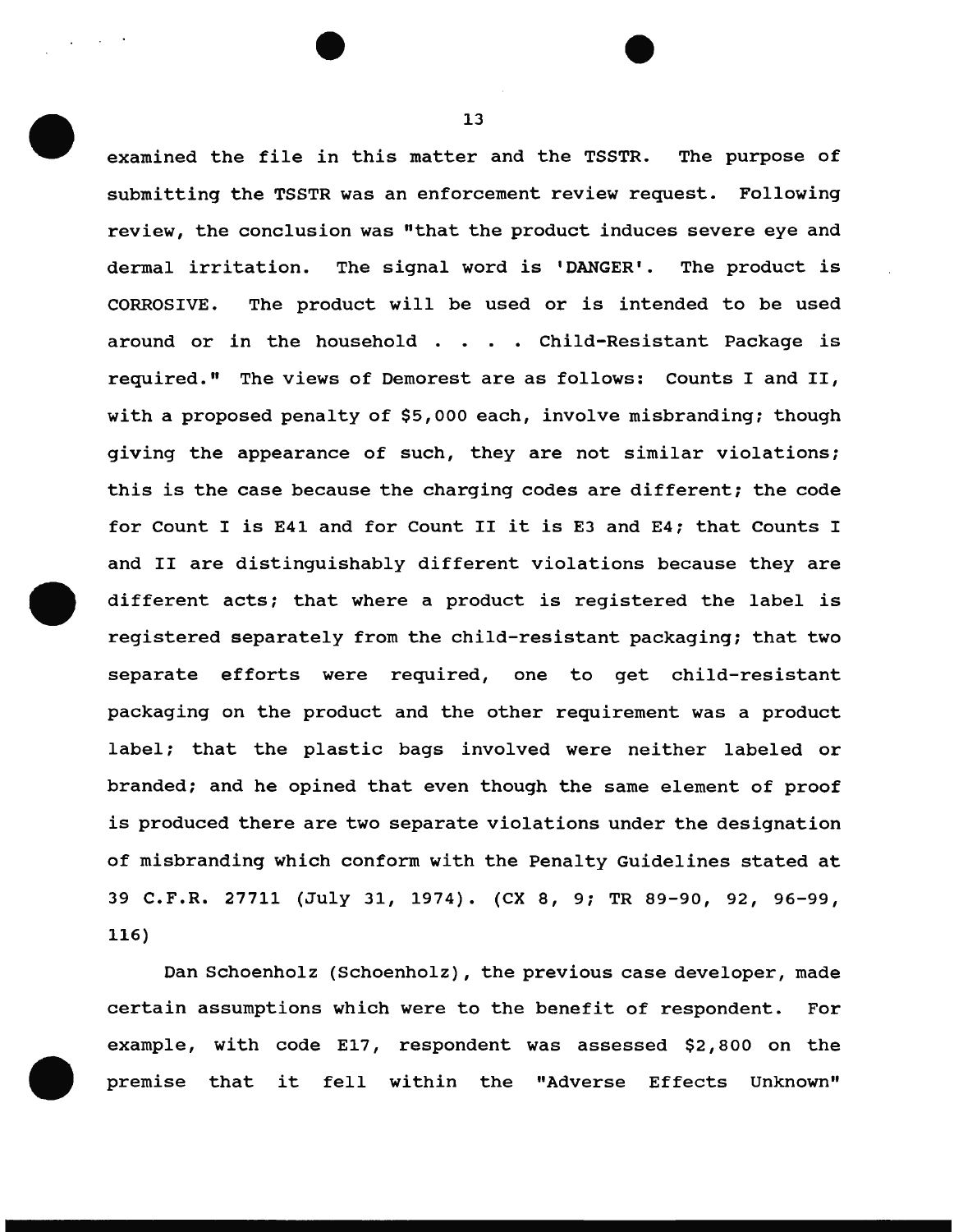classification. If the "Adverse Effects" were "Highly Probable" the penalty assessed would have been \$5,000. With the charging code E33 regarding "Failure to Register Producer Establishment," Schoenholz made the assumption that respondent had "No Knowledge of the Registration Requirement" which called for a \$1,800 penalty. If there were knowledge, the penalty would have been \$4,200. (TR 100-02) Something appears awry in matching the charge code numbers (CX 9) with the civil penalty assessment schedule of the penalty policy. The ALJ is able to locate codes E3, E33 and E17 on the latter. However, he cannot find the code number "E41," and the record is no help concerning this apparent omission. The ALJ declines to speculate. In any event, it is unnecessary to dwell further on this apparent lacuna for reasons mentioned below in the Discussion and Conclusions of Law portion of this Initial Decision.

The matrix which sets out the penalty amounts have two axes. The vertical axis classifies the type of alleged violation. The horizontal axis has five classifications from "I" to "V". These are the gross sales categories of a respondent. category V is the highest, reflecting a respondent with a gross sales exceeding \$1,000,000. 39 Fed. Reg. 27711, 27712 (July 31, 1974). Respondent was placed in Category V. Demorest acknowledged that this was the category selected for respondent because "At that point in time when the case was developed, there was no information on the size of [respondent's] business." (TR 103-04)

Leonard M. Faike (Faike) is a certified public accountant who has done accounting for respondent since its inception in about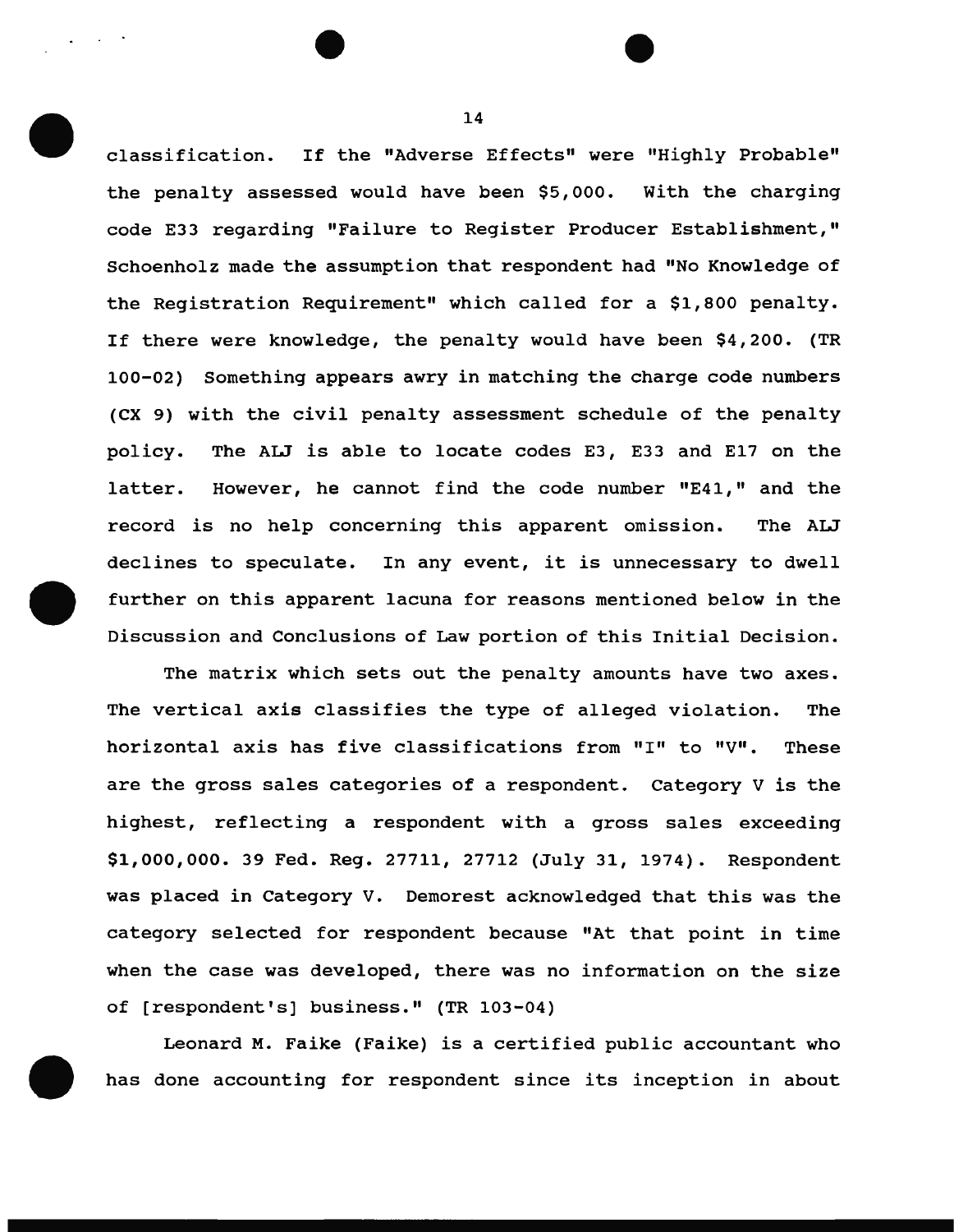1978. He constructed a document which reflected business statistics for respondent from the years 1985 through 1990. Respondent's gross sales receipts for the year ending 1988 were \$875,868. There was a loss of \$7,440. However, because operation expenses exceeded the sales, the loss would also represent a decrease in the net worth of the business, which decrease in assets may come out of cash, inventory or other equipment owned by the business. The average revenues for three years ending 1987-1988 were \$796,434, slightly less than the actual gross sales for 1987- 1988. Until approximately July 1989, respondent sold its product from two locations, Carson City and Reno, Nevada. The Reno store closed, and for the year ending October 1990, the total sales came from the Carson City store; for the year ending October 1990, respondent had a loss of \$64,813; for the year 1988-1989, there was a net profit of \$84,007; for the year 1987-1988, there was a loss of \$7,440; for the year 1986-1987, there was a profit of \$45,944; and for the year 1985-1986, there was a loss of \$11,420. For three years, 1985-1986 through 1987-1988, the average net profit of respondent was \$9,000 before taxes. For the years 1985-1986, the salary paid to Johnson was \$31,200; for 1986-1987, it was \$21,400; for 1987-1988, it was \$38,150; for 1988-1989, it was \$25,400; and for 1989-1990, it was \$31,200. The salaries are reported on the personal income tax return and treated as personal income.

Upon cross-examination, Faike conceded that one does not know whether or not the graph attached to RX 15 is based upon "generally accepted accounting principles." All the numbers on the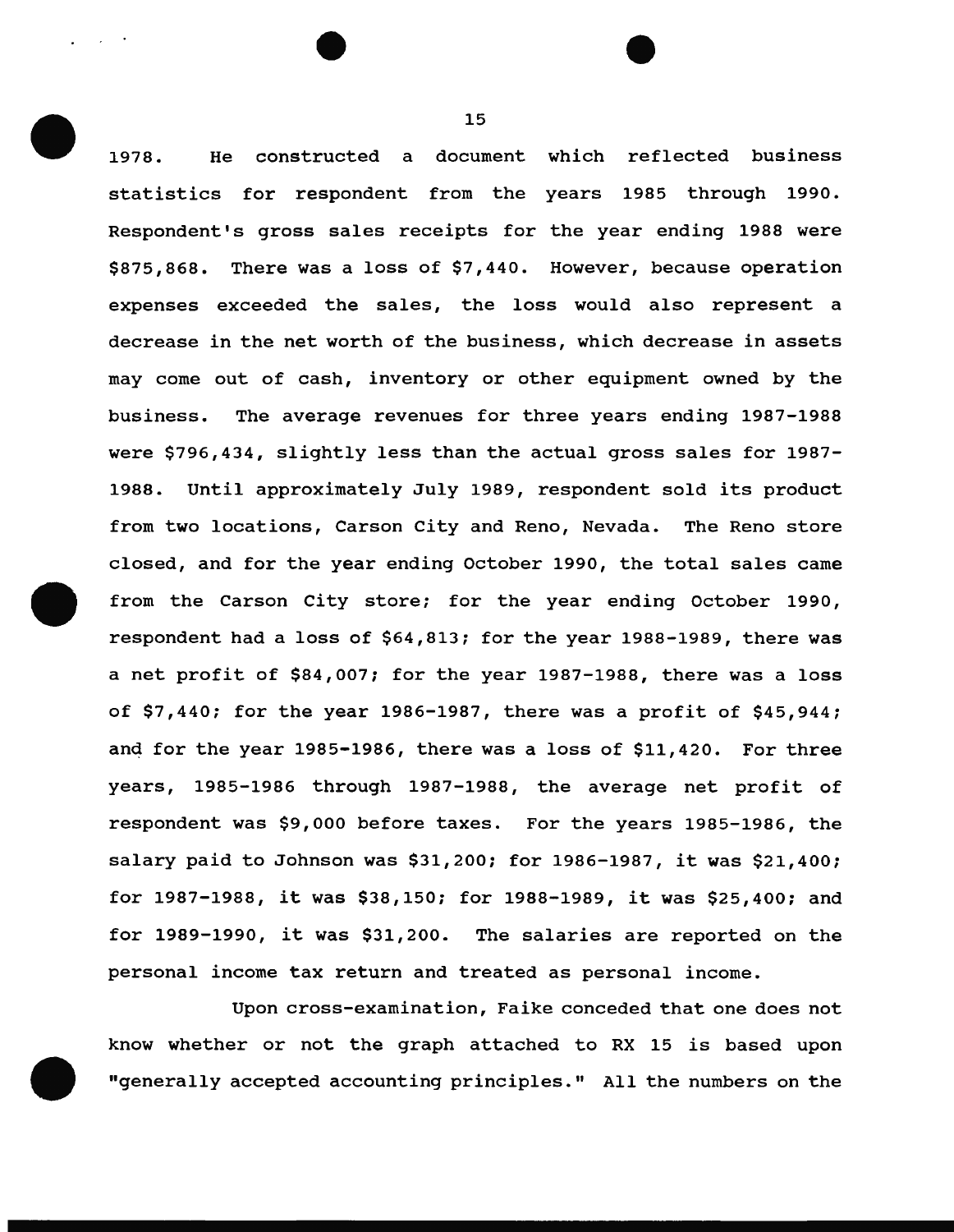graph are derived from federal income tax returns for the corporation.

Using the penalty policy criteria concerning the size of business for the years 1985-1989, average sales for respondent would place it in category IV, which are those firms whose gross sales for the prior fiscal year were between \$700,000 and \$1,000,000. However, for the year 1989-1990, there was a diminution of sales in the amount of \$271,724 from the period 1988- 1989. (RX 15; TR 152, 154-58, 161, 164, 167-70) It is found, with regard to penalty assessment, that the correct classification for respondent is Category IV, and not Category v.

## DISCUSSION AND CONCLUSIONS OF LAW

#### Liability Issue

At the hearing, some significant statements concerning liability were made on the record by respondent. When the ALJ advised Johnson that at issue was whether he did or did not violate the Act, Johnson's response was: "If you don't know about the Act when you do something, have you violated the Act?" (TR 198) The ALJ replied, "Absolutely," followed by an explanation. Johnson's question carried with it an implied admission of liability. At another point in the hearing, Johnson conceded that respondent's actions were illegal. (TR 297-98) There was also an admission of liability in respondent's answer. In its answer there is the statement that: "I cannot and will not deny that I instructed my staff to sell sacks of Bio-Guard Brominating Tablets under the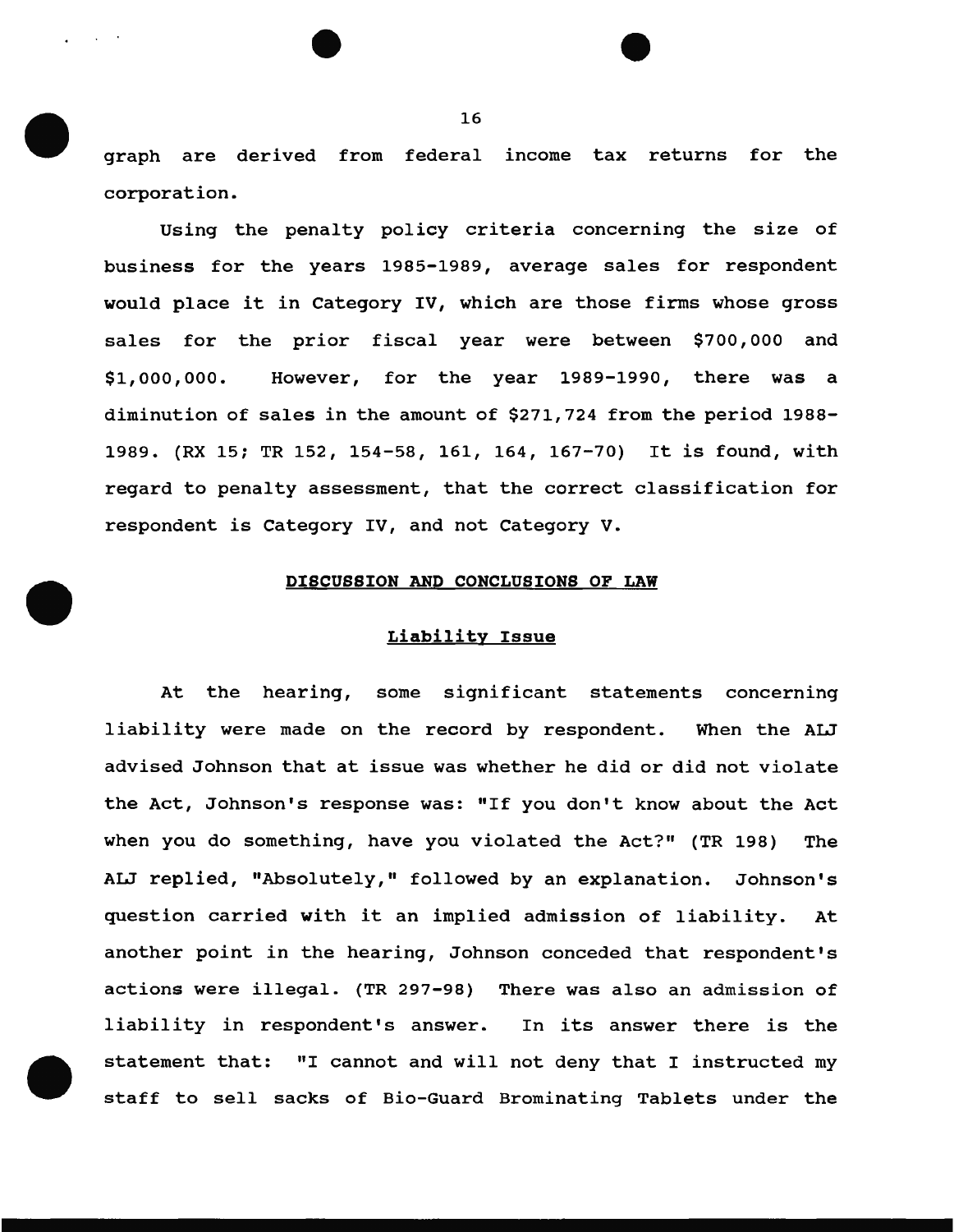strict quidelines mentioned earlier." However, the record will demonstrate that respondent always questioned whether or not there could be two misbranding violations. Before proceeding further with the liability issue, a fundamental question must be resolved. This is whether or not the respondent can be charged with two misbranding violations. Each count of the complaint is premised upon the single sale of Bioguard to Moses on January 11, 1989.

The ALJ rejects the rationale of Demorest, mentioned in the Findings, that the sale of Bioguard in the clear plastic bag constituted two separate violations under the designation of misbranding. Section  $2(q)$  (1) of the Act, 7 U.S.C. §  $2(q)$  (1), sets out ten separate types or modes of misbranding. Included are the two types of misbranding alleged in the complaint as a separate violation, for which a separate penalty is sought. It is emphasized that the Act does not declare that each type of misbranding is unlawful; it merely prohibits misbranding. Respondent's violation under section  $12(a)$  (1) (E) was the sale of a misbranded pesticide. Where the same act or transaction constitutes a violation of two distinct statutory provisions, the test to be applied in determining whether there are two violations or only one, is whether each provision requires proof of an additional fact which the other does not. Under the Civil Penalty Guidelines (Guidelines), 39 Fed. Reg. 27711 (July 31, 1974), which the complaint states is applicable to this proceeding, it is stated that:

> A separate civil penalty shall be assessed for each violation of the Act which results from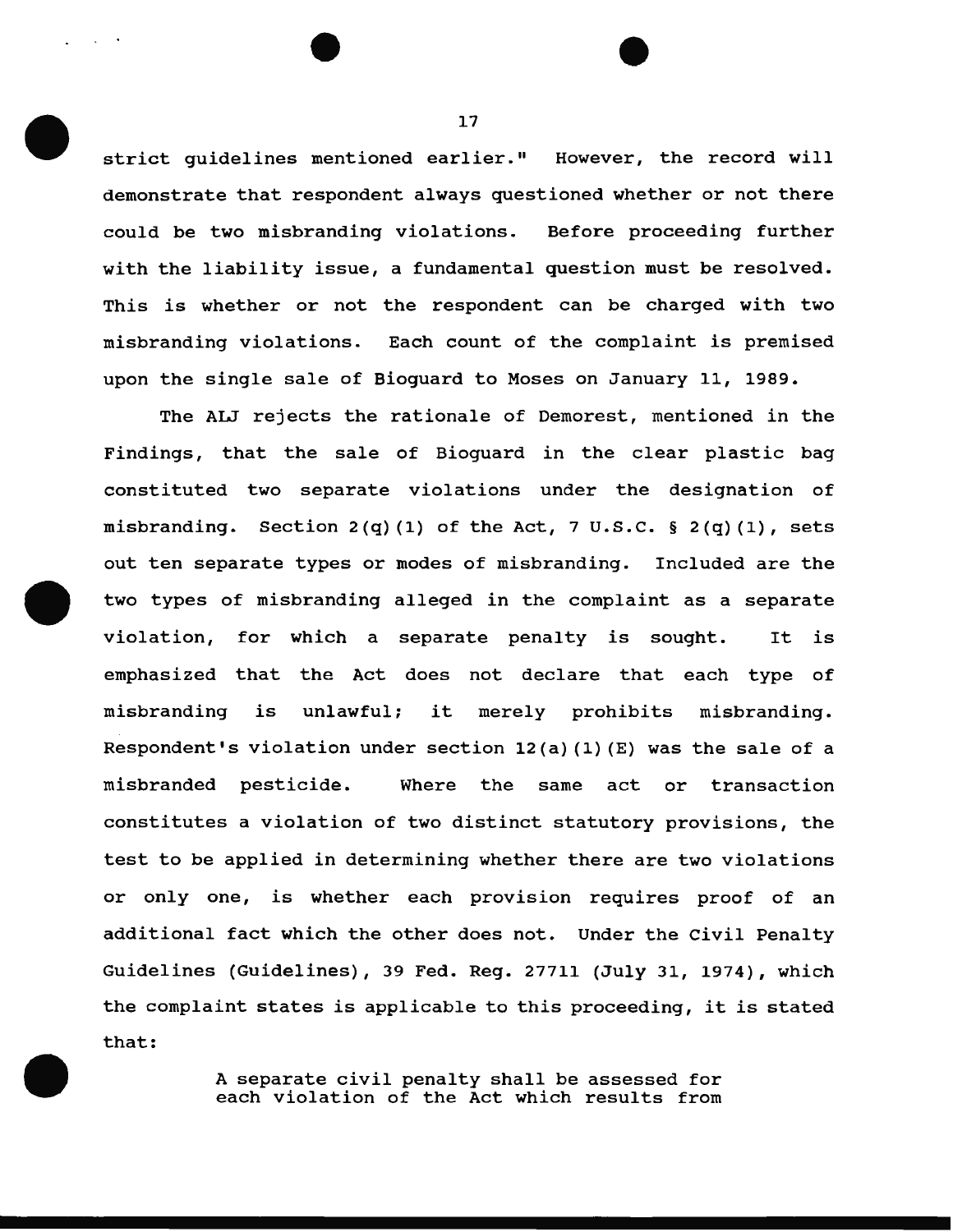an independent act . . . of the respondent and which is substantially distinguishable from any other charge in the complaint  $\ldots$ . In determining whether a given charge is determining whether a<br>independent of and substantially distinguishable from any other charge for purposes of assessing separate penalties, complainant must consider whether each provision requires an element of proof not required by the other. . . . Thus, not every charge which may appear in the complaint shall be separately assessed. Where a charge derives primarily from another charge cited in the complaint for which a penalty is proposed to be assessed, the subsequent charge may not warrant a separate assessment. The complaint will propose to assess an appropriate civil penalty for each independent and substantially distinguishable charge. (At 27711, emphasis supplied.)

In the subject matter, the same evidence, the single sale of the plastic bag of Bioguard to Moses, is sufficient to support Counts I and II, without proof of additional facts. Where distinct types of misbranding are charged, different proof may be required to establish each type of misbranding, but there is only one offense and separate statutory provisions have not been violated. The same evidence was sufficient to establish the charges under counts I and II. In the Matter of Hawk Industries, Inc., IF&R Docket No. II-120C, December 21, 1976; In Re Amvac Chemical Corporation, IF&R Docket No. II-98C, Final Decision, December 21, 1976; In the Matter of Cooperative Grain and Supply Company and David Wademan, FIFRA Appeal No. 87-5, Final Decision, July 12, 1990, at 4.

The next question is that of assessing a penalty. It has been held that if there are additional violations that occur by the one act, the gravest of the violations takes precedent.  $A-2$  Termite and

 $\sim 100$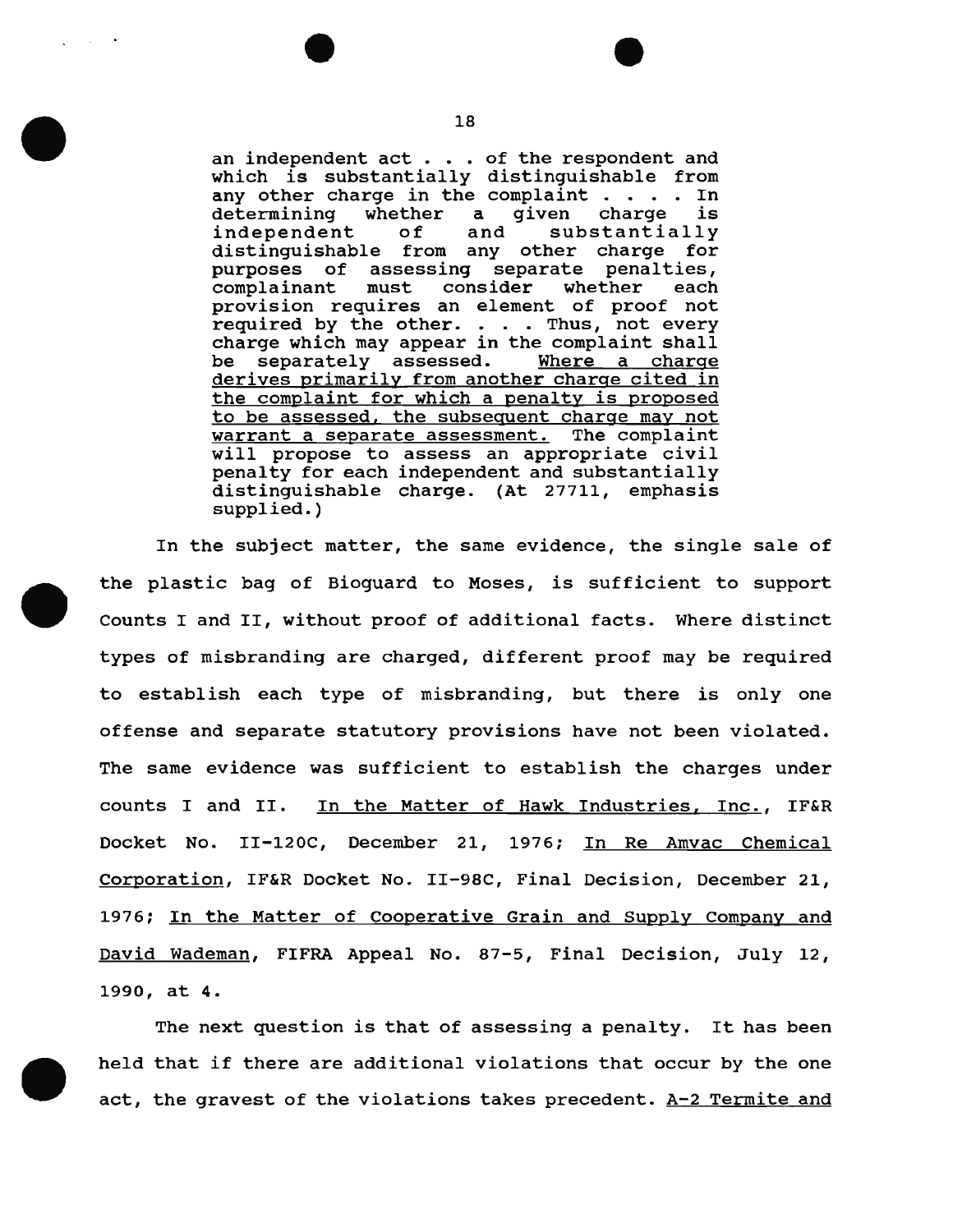Pest Control Corporation of Ocala, IF&R Docket No. IV-308-C, May 31, 1979, at 7. The misbranding alleged in Count I of the complaint concerns failure of child-resistant packaging (section 2 (q) (1) (B)). The purported misbranding in Count II involves failure of directions for use (section  $2(q)(1)(F)$ ). Under the assumption that respondent was in Category V, the penalty sought for each count was \$5,000. Which is the "gravest violation"? It is not necessary, fortunately, to engage in questionable subjectivity to make a choice. The testimony of Demorest refers to Count I being code number "E41" and Count II as "E3." However, the record is unclear concerning code number E41 in that it cannot be located on Civil Penalty Assessment Schedule. In that there is only one offense, logic commands that Count I be dismissed, and that the misbranding violation be limited to Count II.

Complainant has proved by the preponderance of the evidence, as required by 40 C.F.R. § 22.24, that respondent violated Counts II, III and IV. The single sale to Moses is sufficient to establish these three counts. With regard to Count II, it is concluded that respondent engaged in misbranding and was again in violation of section  $12(a)(1)(E)$  of the Act, 7 U.S.C. § 136j (a) (1) (E). Complainant established by the preponderance of the evidence that respondent sold Bioguard to Moses in the plastic bag which did not have the required label which contained directions for use which are "necessary for effecting the purpose for which the product is intended  $\ldots$ ."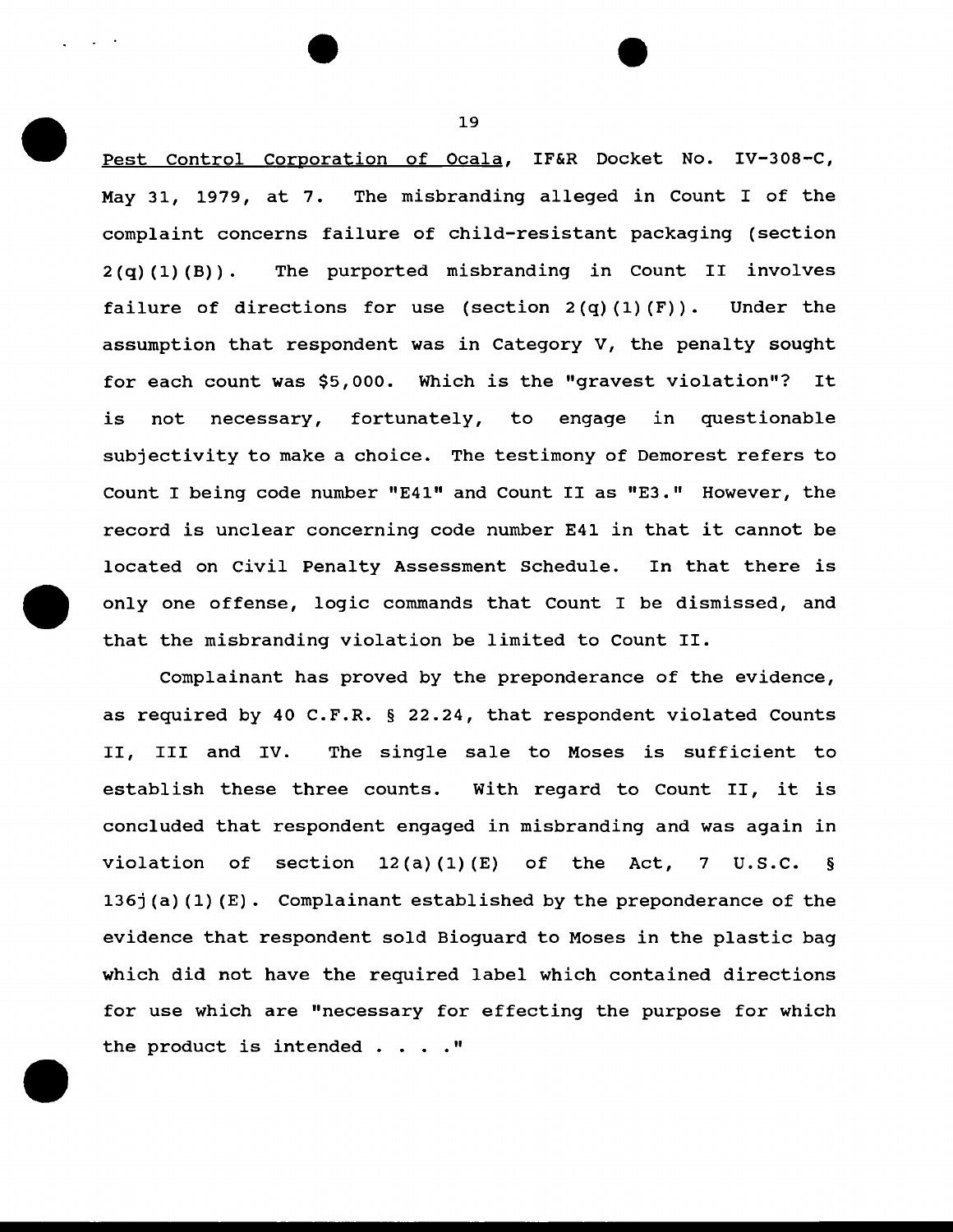The allegations in Count III may be disposed of quickly. Respondent admits in its post-hearing brief (at 32) that it should have obtained the status of an EPA-registered establishment before "engaging in it's (sic] repackaging activities." This admission is sufficient to establish the violations. It is concluded that with regard to Count III, respondent produced the pesticide Bioguard at its unregistered establishment in Reno, Nevada, in violation of section  $2(a)$   $(2)$   $(L)$  of the Act, 7 U.S.C. § 136j $(a)$   $(2)$   $(L)$ .

Regarding Count IV, Seal told Moses that the bromine in the plastic packaging could be used for either pools or spas. However, the plastic package purchased did not contain any label or marking, and the oral claims or representations made by Seal were different from those statements required by respondent. The product sold in the plastic bag was only registered as a "Sanitizer for Swimming Pools." The representations that it could be used in spas was a claim foreign to its registration. Sanitizers for pools and those for spas are registered under two separate registration numbers.

## **PenaltY** Issue

The total proposed penalty stated in the complaint of \$14,600 was based upon four counts and complainant's assumption that the gross sales of respondent exceeded \$1 million. Under the Guidelines, this would place respondent in the highest classification, Category v.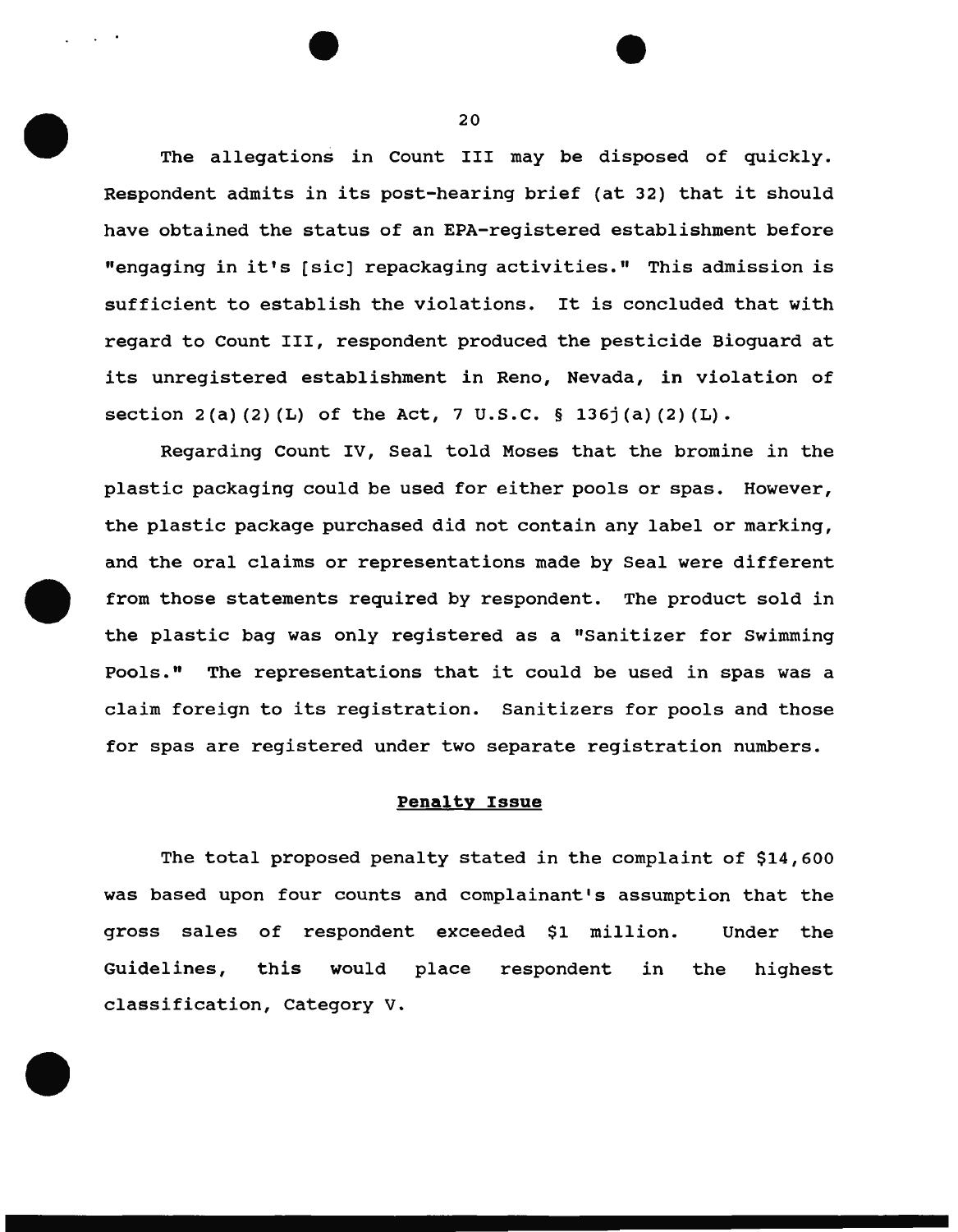The pertinent provision of the Act, section  $14(a)$  (4), provides that in determining the amount of penalty the Administrator shall consider the appropriateness of such penalty "to the size of the business of the person charged, the effect on the person's ability to continue in business, and the gravity of the violation." These factors are echoed in the Guidelines, with amplification and explanation. The ALJ is not bound by the Guidelines, but he is enjoined to "consider" them. Should the ALJ assess a penalty different from that recommended in the complaint, he must set forth specific reasons for the increase or decrease. 40 C.F.R. § 22.27(b)

It has been found that the size of respondent's business would place it in category IV, not V. In the former Category, and without further adjustments, the new base for penalties would be as follows: Count II, \$4,250; Count III, \$1,530; Count IV, \$2,380, for a total penalty, at this stage, of \$8,160.

Another factor to be weighed, and one of significance in this case, is "the gravity of the violation." The Guidelines provide as follows:

> (1) Factors considered in determining the **proposed civil penalty.** Gravity of violation. One determinant of the amount of a proposed civil penalty is the gravity of the violation. The gravity of any violation is a function of (1) the potential that the act committed has to injure man or the environment; (2) the severity of such potential injury; (3) the scale and type of use anticipated; (4) the identity of the persons exposed to a risk of injury; (5) the extent to which the applicable provisions of the Act were in fact violated;<br>(6) the particular person's history of (6) the particular person's history of compliance and actual knowledge of the Act; and (7) evidence of good faith in the instant circumstance.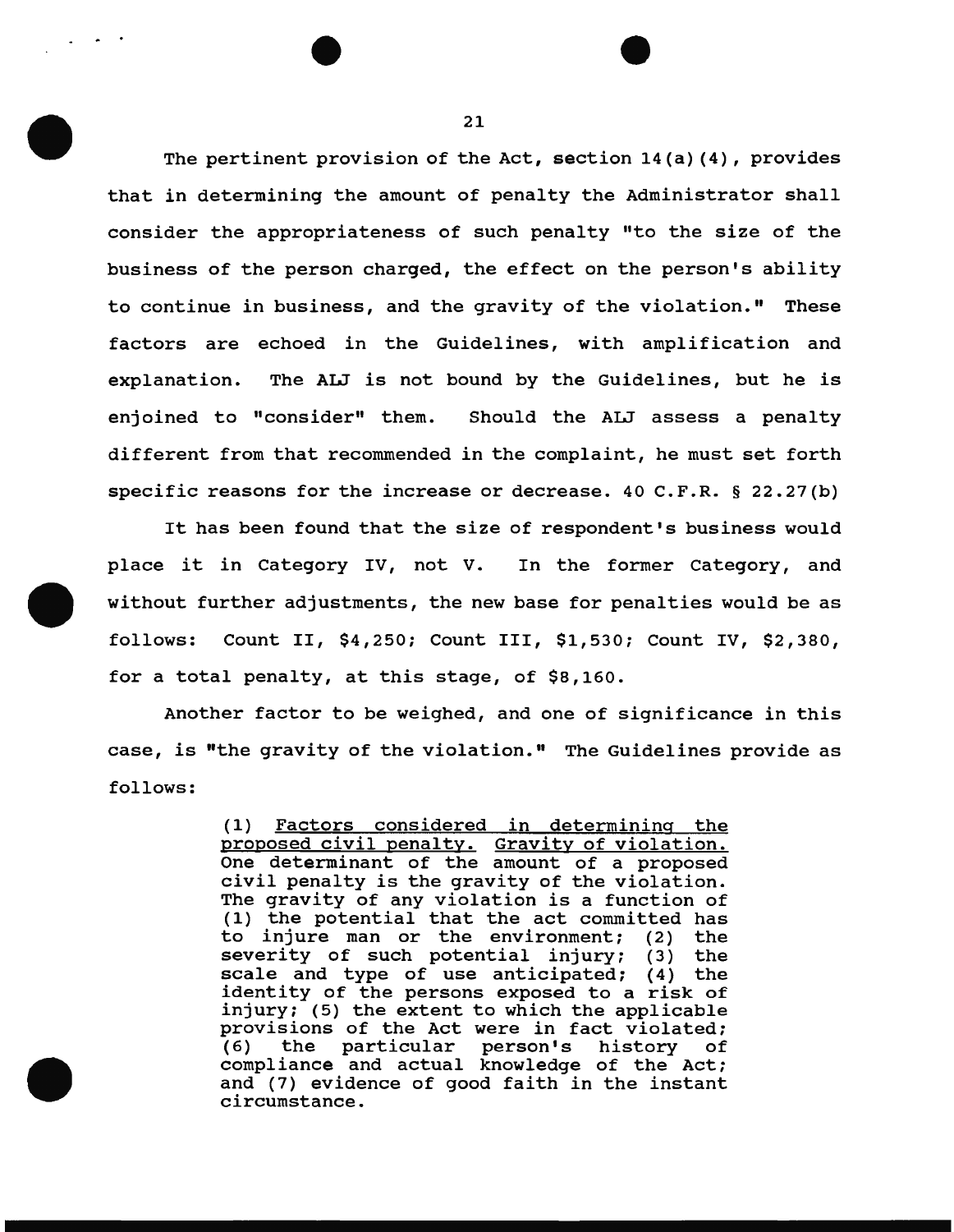These considerations weigh heavily in respondent's favor. First, there is no history of respondent not complying with the Act. Second, respondent was unaware of the existence of the Act. Third, respondent demonstrated good faith. It immediately came into compliance when informed of the violation by investigator Moses. The sale to the latter of the pesticide in a plain plastic bag is, simply on the totality of facts in this matter, not as serious as portrayed by complainant. It is appropriate to mention at this juncture that there is evidence found in respondent's testimony of 14 other transactions where Brundage placed tablets from the plastic bag into child-proof containers brought into the facility by customers. The ALJ is not considering these transactions in arriving at the penalty. The primary reason for this conclusion, without going into other reasons now, is that complainant, for whatever reason, did not file a motion with its opening brief, or anytime subsequent to the hearing, to amend its complaint, if it were of the view that such transactions constituted violations under the Act. This case stands or falls on the sole sale mentioned in the complaint.

There is no pattern of violations or lack of good faith by respondent, and the penalty assessed must not be arrived at with all the understanding of a Grand Inquisitor. It is the opinion of the ALJ that the penalty of \$8,160 should be reduced by 50 percent, for a total penalty of \$4,080. This is the maximum amount that the facts and law, coupled with equity, can command in this case.

22

. .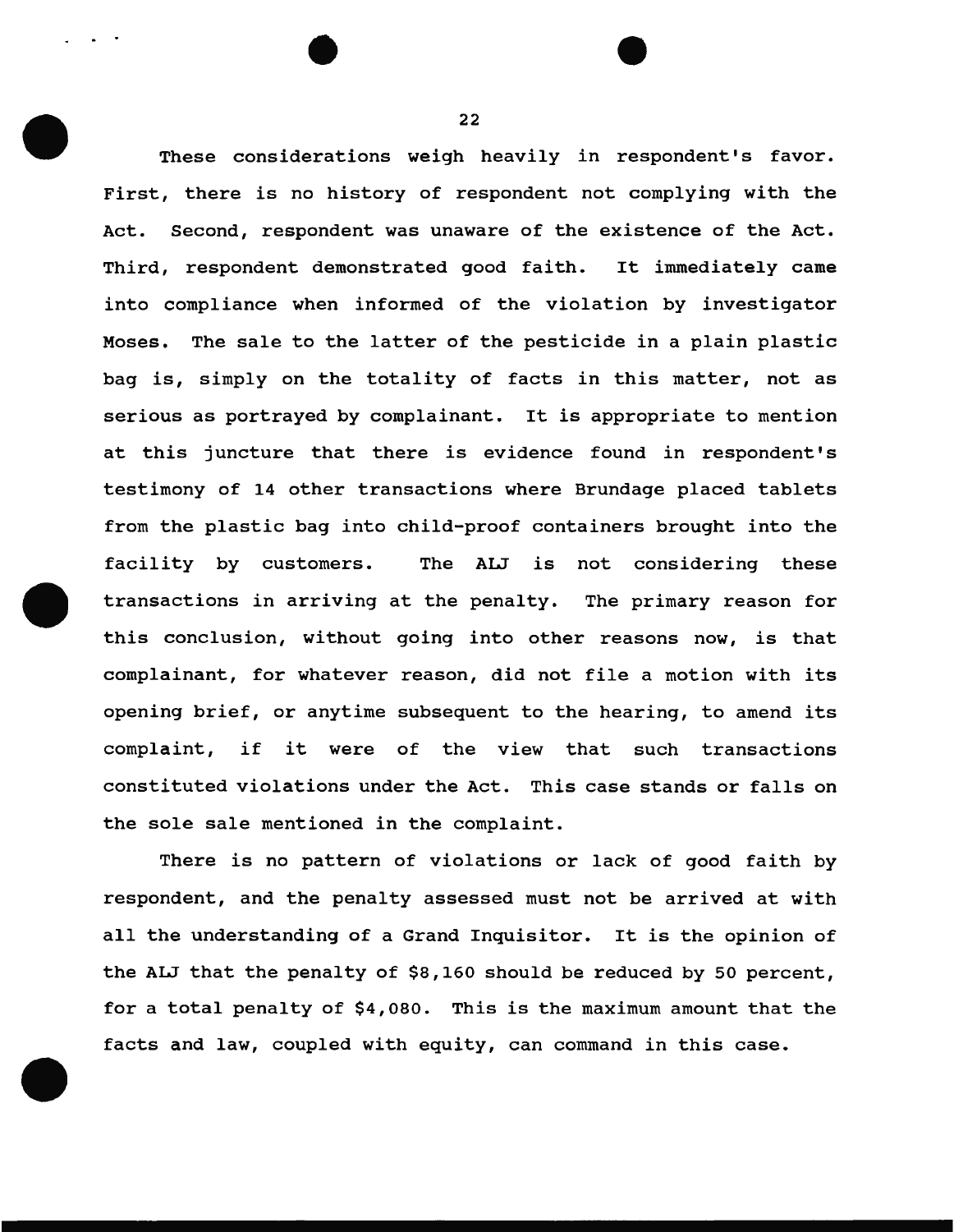The Act demands, and the Guidelines urge, that an evaluation be made of how the assessed penalty will impact upon respondent's ability to continue in business. The Guidelines provide, in pertinent part, (at 277.2), that: "A determination of such adverse effects rests upon an analysis by complainant of certified financial records of all business operations by respondent. Such records shall be provided to the Agency at respondent's expense and shall conform to generally recognized accounting procedures." (at 277.2) The graph attached to Respondent's Exhibit 15, plus Faike's testimony, was sufficient to establish that the size of respondent's business would place it in category IV and not Category V. However, Faike conceded that he did not know whether or not the graph was based upon "generally recognized accounting procedures." Reviewing the totality of the respondent's financial condition, it is concluded that the assessment of a \$4,080 penalty will not have a "significant adverse effect" upon respondent's ability to remain in business.

# ULTIMATE CONCLUSION

It is concluded that respondent is in violation of sections 12(a) (1) (E), 12(a) (1) (L), and 12(a) (1) (B) of the Act, 7 u.s.c. §§ 136j (a) (1) (E), 136j (a) (2) (L), and 136j (a) (1) (B).

. . • 23